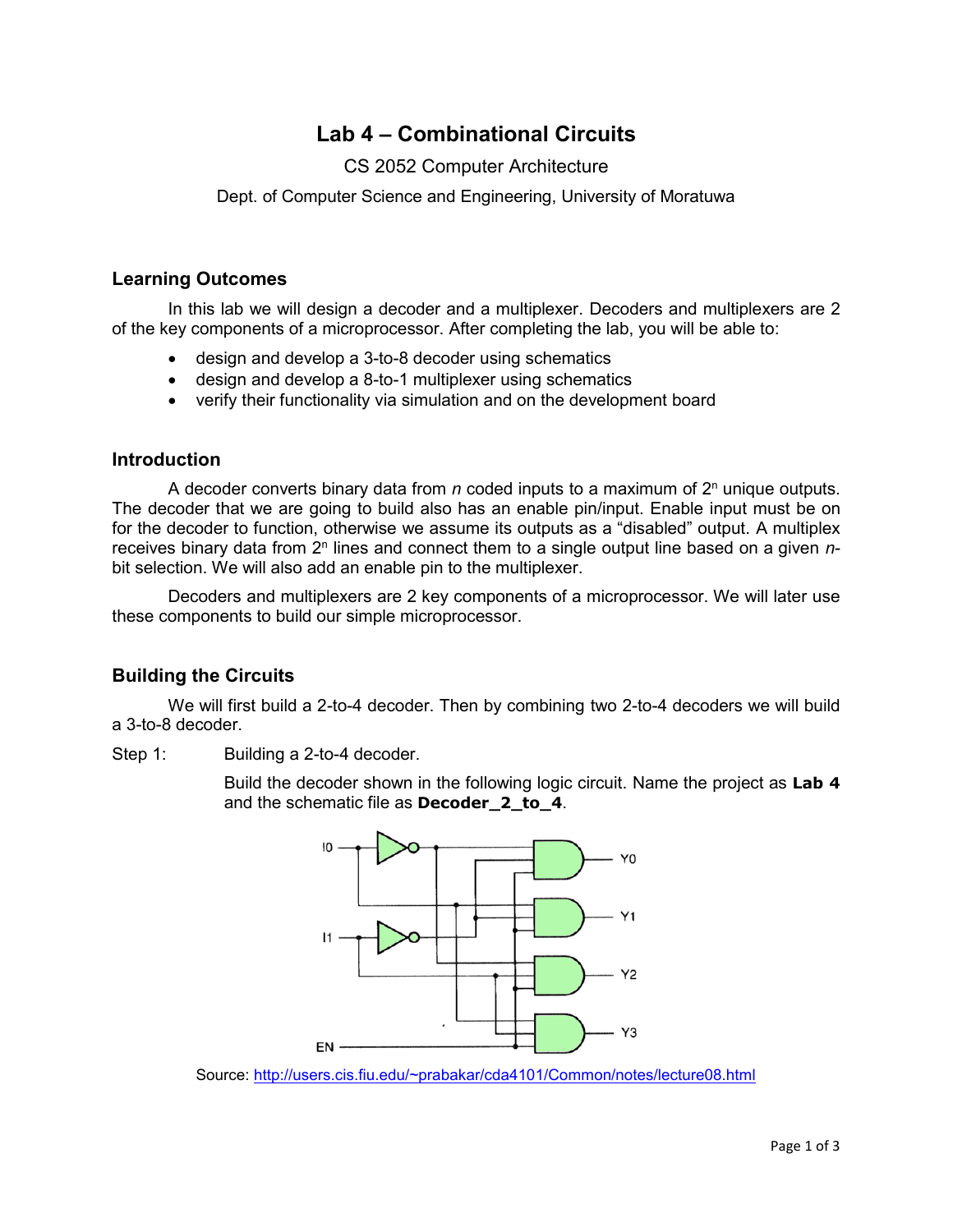Step 2: Simulating circuit.

Simulate the circuit using Xilinx ISim and make sure your decoder functions correctly. Name the Test Bench File as **TB\_Decoder\_2\_to\_4**.

Step 3: Create a decoder symbol and name it as **Decoder\_2\_to\_4**.

. Save changes to the current schematic editor session before closing the schematic file and return to the Project Navigator main window.

Step 4: Build a 3-to-8 decoder.

Create a new schematic file and save it as **Decoder\_3\_to\_8**.

Now you should see **Decoder\_2\_to\_4** listed as one of the symbols.

Using two 2-to-4 decoders and other gates, build a 3-to-8 decoder. Label your input pins as **I0** to **I2** and output pins as **Y0** to **Y7**. Make sure to add an enable pin and label is as **EN**. Hint: You may need AND and NOT gates.

Simulate the new decoder using Xilinx ISim and make sure it functions correctly. Name the Test Bench File as **TB\_Decoder\_3\_to\_8**. It is not essential to try all the possible combinations of inputs. Instead, you can try a subset of the possible inputs. Here is a method to try several input combinations based on your index number (this also enables your instructor to make sure each student uses a unique simulation pattern).

Consider the 6 digits of your index number. Then convert your index number to binary. Set **I2** to **I0** according to the 3 Least Significant Bits (LSBs) of your index number. Then try the next 3 LSBs, and so on. For example, suppose your index number is 123456R. Then its binary representation is 011 110 001 001 000 000 (ignoring the check digit). Try setting I**2** - **I0** as 000, then 001, 110, and so on. You may ignore repetitive values.

Using the **Symbol Wizard** create another symbol based on our 3-to-8 decoder. Name it as **Decoder\_3\_to\_8**. Symbol of the completed decoder should be similar to the following.

|  |  |   |    |  |  |  |  |  |  |    |  | Decoder 3 to 8 |  |
|--|--|---|----|--|--|--|--|--|--|----|--|----------------|--|
|  |  |   |    |  |  |  |  |  |  |    |  |                |  |
|  |  |   |    |  |  |  |  |  |  |    |  |                |  |
|  |  |   | ю  |  |  |  |  |  |  |    |  |                |  |
|  |  |   |    |  |  |  |  |  |  |    |  |                |  |
|  |  |   |    |  |  |  |  |  |  |    |  |                |  |
|  |  |   |    |  |  |  |  |  |  |    |  |                |  |
|  |  |   |    |  |  |  |  |  |  |    |  |                |  |
|  |  |   |    |  |  |  |  |  |  |    |  |                |  |
|  |  |   |    |  |  |  |  |  |  |    |  |                |  |
|  |  |   |    |  |  |  |  |  |  |    |  |                |  |
|  |  |   | כו |  |  |  |  |  |  |    |  |                |  |
|  |  |   |    |  |  |  |  |  |  |    |  |                |  |
|  |  |   |    |  |  |  |  |  |  |    |  |                |  |
|  |  | F |    |  |  |  |  |  |  | 3  |  |                |  |
|  |  |   |    |  |  |  |  |  |  |    |  |                |  |
|  |  |   |    |  |  |  |  |  |  |    |  |                |  |
|  |  |   |    |  |  |  |  |  |  |    |  |                |  |
|  |  |   |    |  |  |  |  |  |  | 14 |  |                |  |
|  |  |   |    |  |  |  |  |  |  |    |  |                |  |
|  |  |   |    |  |  |  |  |  |  |    |  |                |  |
|  |  |   |    |  |  |  |  |  |  | д  |  |                |  |
|  |  |   |    |  |  |  |  |  |  |    |  |                |  |
|  |  |   |    |  |  |  |  |  |  |    |  |                |  |
|  |  |   |    |  |  |  |  |  |  |    |  |                |  |
|  |  |   |    |  |  |  |  |  |  | 6  |  |                |  |
|  |  |   |    |  |  |  |  |  |  |    |  |                |  |
|  |  |   |    |  |  |  |  |  |  |    |  |                |  |
|  |  |   |    |  |  |  |  |  |  |    |  |                |  |
|  |  |   |    |  |  |  |  |  |  |    |  |                |  |
|  |  |   |    |  |  |  |  |  |  |    |  |                |  |
|  |  |   |    |  |  |  |  |  |  |    |  |                |  |
|  |  |   |    |  |  |  |  |  |  |    |  |                |  |

Step 5: Designing an 8-to-1 multiplexer.

Take a piece of paper and draw a logic circuit of an 8-to-1 multiplexer built using 3-to-8 decoder. You may also need several AND and OR gates. Label your control pins as **S0** to **S2**. Label your input pins as **D0** to **D7** and enable as **EN**. Label the output as **Y**.

Step 6: Build the 8-to-1 multiplexer.

Name the schematic file as **Mux 8 to 1**.